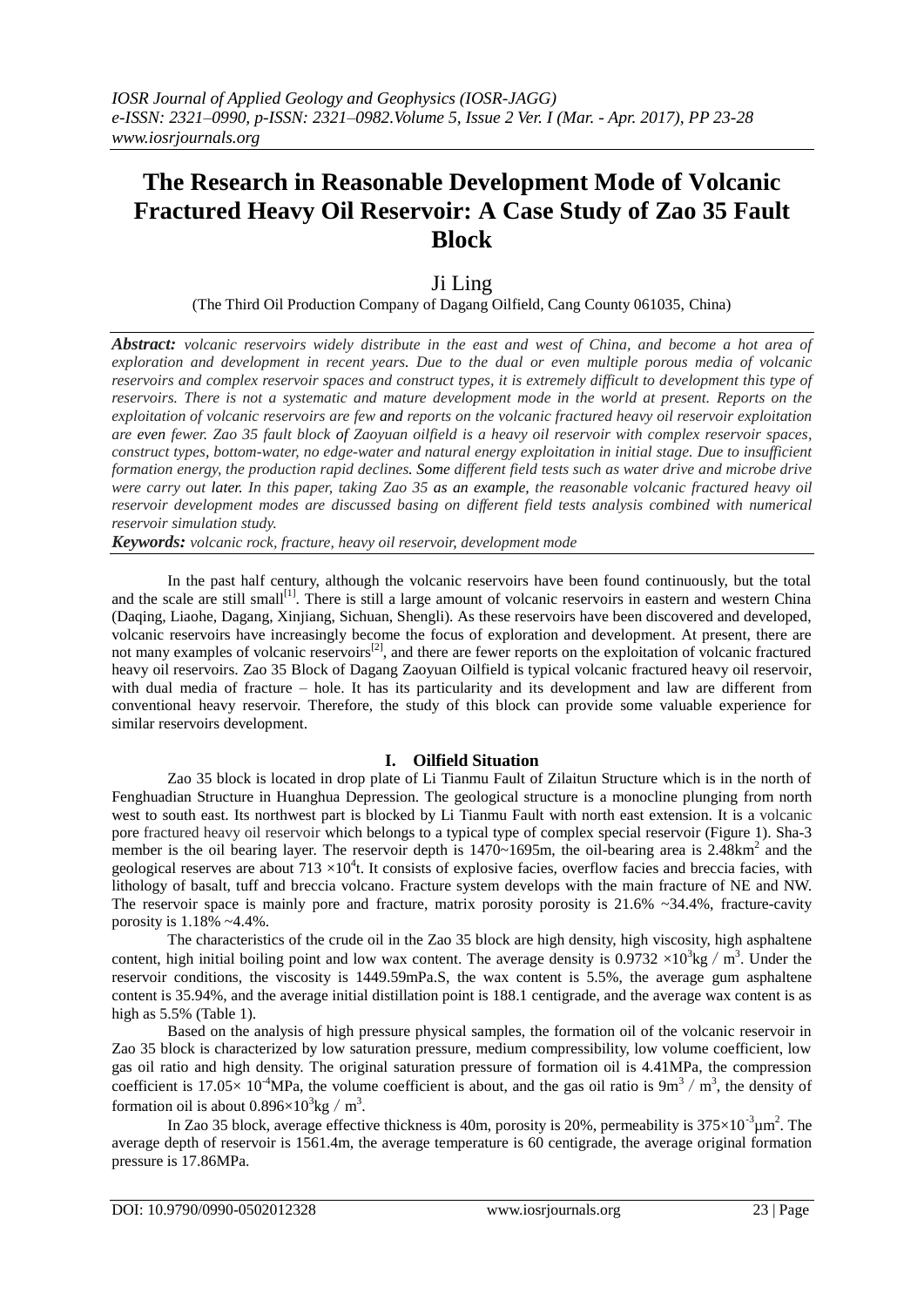| Well       | <b>Well Section</b> | Oil Property    |                 |                |             |               |
|------------|---------------------|-----------------|-----------------|----------------|-------------|---------------|
|            | (m)                 | Density $g/cm3$ | Viscosity MPa.s | Freezing Point | Wax Content | gum asphaltic |
|            |                     | $(20^{\circ}C)$ | (80°)           | (°C)           | $(\%)$      | $(\% )$       |
| $Jun21-19$ | 1718.9-1755.5       | 0.9669          | 921.0           | 13             | 3.53        | 45.84         |
| Jun 21-23  | 1574.2-1642.4       | 0.9651          | 1152.7          | 23             | 8.74        | 40.60         |
| Jun 23-19  | 1627.0-1639.0       | 0.9923          | 839.0           | 10             | 2.62        | 48.57         |
| Jun 23-21  | 1542.5-1644.6       | 0.9663          | 820.5           | 12             | 1.89        | 46.28         |
| Jun 23-25  | 1549.8-1628.0       | 0.9688          | 1167.0          | 16             | 8.45        | 42.50         |
| Jun 25-27  | 1528.4-1634.3       | 0.9710          | 3629.7          | 22             | 1.47        | 46.40         |
| Zao35      | 1507.1-1541.0       | 0.9480          | 692.9           | 13             | 3.64        | 45.65         |
| Zao 78     | 1495.0-1531.2       | 0.9664          | 692.2           | 3              | 4.88        | 43.89         |
| Zao 79     | 1548.0-1571.0       | 0.9647          | 1862.8          | 15             |             |               |
| $Zi6-12$   | 1583.0-1622.0       | 0.9904          |                 | 28             | 2.35        | 48.48         |
| $Zi6-14$   | 1588.4-1623.0       | 0.9610          | 870.9           | 24             | 3.94        | 45.91         |
| Jun 21-27  | 1578.7-1612.9       | 0.9813          | 3296.8          | 19             | 6.25        | 44.58         |
| Jun 25-23  | 1468.1-1557.0       | 1.0067          |                 | 55             |             |               |

**Table 1** Physical property statistics of crude oil in Zao 35 block



**Figure 1** Location map of Zao 35 block

## **II. Seepage Mode**

The seepage channels of volcano rock are complex with both pore throat and factures, even bead shaped stomatal. There are many types of relationship between reservoir space and seepage channel. On the basis of the relationship between the reservoir space and the seepage channel, two main reservoir seepage mode can be concluded  $^{[3]}$ :

- (1) fracture-pore reservoir seepage mode (Figure 2A). Matrix intergranular pores are the main reservoir space, micro fractures are the main seepage channel, tuff of eruptive facies and breccia belong to this kind of seepage mode.
- (2) large pore and joint-small pore and joint composite reservoir seepage mode (Figure 2B). Small stomatal and small joint constitute the matrix system, large pore and joint constitute the fracture system, forming large pore and joint-small pore and joint composite double medium reservoir seepage mode, the overflow facice of stomatal basalts belongs to this kind of reservoir seepage mode.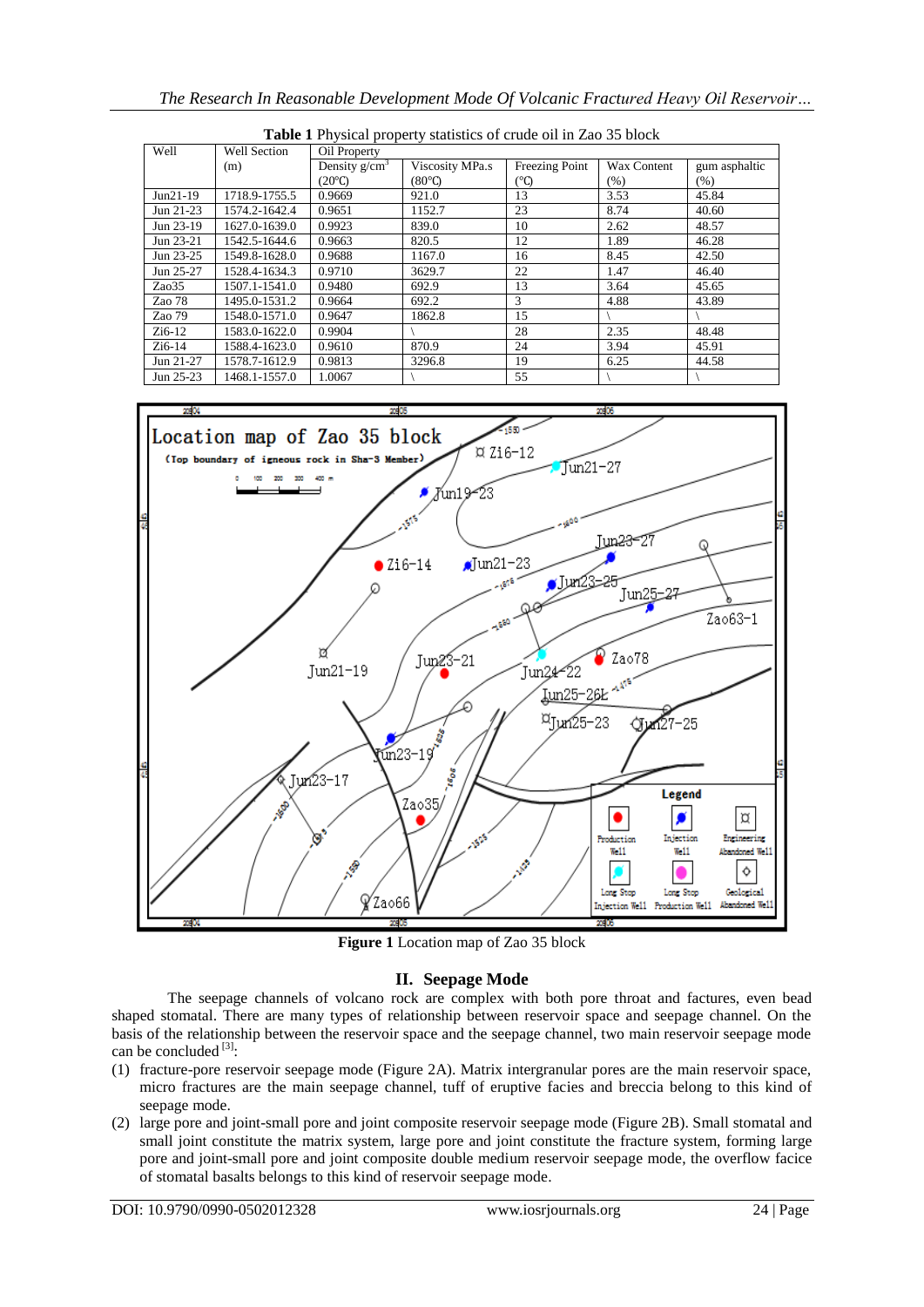*The Research In Reasonable Development Mode Of Volcanic Fractured Heavy Oil Reservoir…*



**a** fracture-pore reservoir seepage mode



**b** large pore and joint-small pore and joint composite reservoir seepage mode **Figure 2** Reservoir Seepage Mode

## **III. Practice Effect of Different Development Methods**

### **3.1 Depletion Development**

The depletion development mainly depends on the fracture closure, the reduction of the matrix pore size and the expansion of oil to displace oil. Zao 35 block is in depletion development stage from January 1996 to May 1997, 12 wells are in production including the opening of 9. In the early stage, the maximum output of each well reachs 81.7 t/d, and the cumulative oil production was  $19.83 \times 10^4$ t.

Due to the rapid decline of formation pressure caused by depletion development (the ground pressure decreases from 17.86MPa to 6.5MPa in 1 and a half years), the fracture closure seriously affectes the production capacity of wells. At the same time, due to poor mobility of heavy oil, the recovery rate of the depletion development is only 3.5% (Figure 3).

## **3.2 Waterflood Development**

In the past 15 years (From June 1997 to present) of waterflood development, the cumulative oil production is about  $25.7 \times 10^4$ t, and the recovery rate is up to 6.2%, and the comprehensive water cut rate is as high as 90% in Zao 35 block. Through the relationship between water cut rate and recovery percent (Figure 3), the characteristic of high oil water viscosity ratio reflects the viscous fingering phenomenon of fractured heavy oil reservoir.

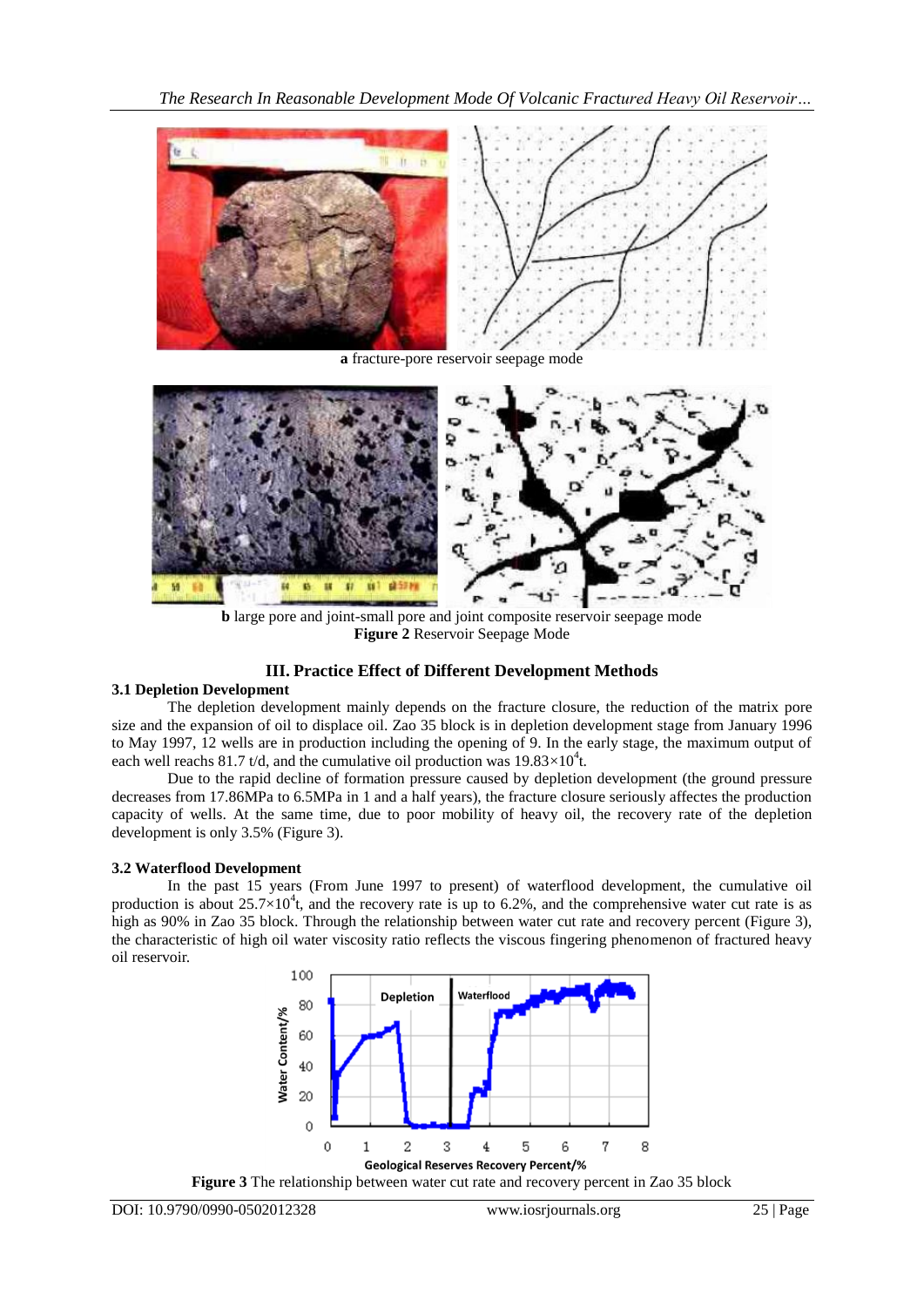In the course of water flooding, fracture system (large joint and hole) mainly depends on the displacement effect of oil discharge, but the matrix system (small large joint and hole) mainly depends on the capillary force of oil discharge. But for the fractured heavy oil reservoir, due to the serious water channeling, the injected water can only drive some of the crude oil in the fractures, while the crude oil in the matrix is difficult to rely on imbibition and injection water to be drived out. Because of the Zao 35 block is adouble medium heavy oil reservoir with fractures and pore, its poor physical property of crude oil, high oil-water viscosity ratio, leading to the strong non piston of injected water flooding front, serious viscous fingering, coupled with strong reservoir heterogeneity, injected water channeling along the high permeability layer especially along the fractures. Then the channel is formed between oil well and water well, water injection is ineffective circulation, serious water out happens in oil wells.

In the Zao 35 block, after water flooding in the volcanic fractured heavy oil reservoir, no effect of increasing production produces, and the production decline rate is still large, but the trend of the sharp decline of the formation pressure has been controlled and begun to slowly recover. The injected water flows along the fracture, the oil wells are suddenly flooded, the water content of the block rises rapidly, and the high water cut development stage comes only 15 months after the injection. The recovery rate of water flooding is low, and the reservoir potential is not fully exploited. The application of the water flooding method in the exploitation of volcanic fractured heavy oil reservoir is not effective.

#### **3.3 Microbial Flooding**

The Zao 35 block is a volcanic reservoir, there is no formation water at the end of the elastic production and the formation permeability is strong. The experiment of oil displacement in the room also proves that no matter water flooding, polymer flooding or alkali + active oil displacement, the displacement liquid quickly eject. According to the reservoir conditions, in 2003, according to the characteristics of the heavy oil reservoir and the characteristics of microbial oil displacement in the Zao 35 block, the microbial test is carried out, setting up the microbial flooding test $^{[4]}$ .

After the microbial test, on the one hand, the oil well output fluid do not reduce because of inadequate supply of oil in the formation, 200m<sup>3</sup> large displacement pump is still used in production; on the other hand, under the condition of the high rate of production, liquid supply can meet, and the yield increase with no formation water. The results shows that the growth, migration, production of various substances of microbial in the reservoir increase the flow coefficient of crude oil, increase the pore pressure of the rock, thereby enhance oil recovery.

### **IV. Research on Reasonable Development Mode**

The way of reasonable development of volcanic fractured heavy oil reservoir need to be addressed several issues: one is to solve the problem of fracture water channeling, water flooded; one is to reduce the viscosity and increase its mobility; one is to solve the problem of efficient exploitation of matrix crude oil; one is to solve the problems of deep buried heavy oil reservoir<sup>[5~6]</sup>. Because of the small amount of crude oil in the fracture, it is easy to exploit for the volcanic fractured double medium heavy oil reservoir. Therefore, the effective development of crude oil in the matrix is an urgent problem to be solved.

#### **4.1 Establishment of mechanism model**

According to the actual fluid parameters of Zao 35 block, a typical mechanism model is established. The grid system using three-dimensional cartesian grid is divided into 40 grids, the direction of X is 5m, the direction of Y is divided into 40 grids, the step length is 5m, and the Z direction is divided into 20 grids, the step length is 2m. The total area of the simulated area is 200 m $\times$ 200 m=40000 m<sup>2</sup>, and the simulated grid system is about  $40\times40\times20=32000$ . In the model, 4 vertical wells are used as production wells, and 1 wells are used as injection wells (Figure 4).

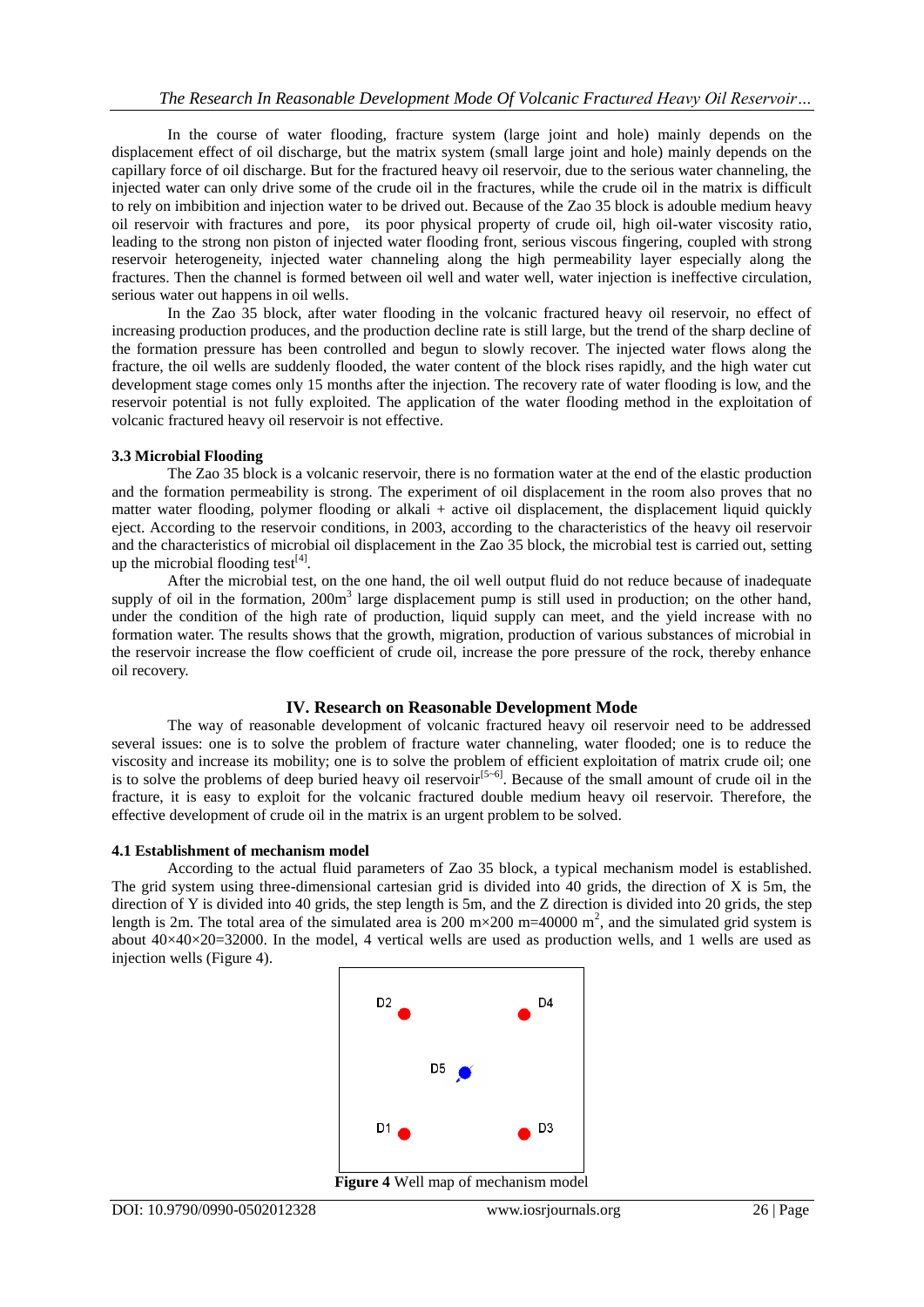#### **4.2 Numerical simulation design**

In this paper, on the basis of the understanding of the field practice, 4 numerical simulation schemes are designed to study the effects of the four development modes of depletion development, water flooding development, steam huff and puff and steam flooding (Table 2).

| Project   | <b>Development</b> | Maximum oil   | Maximum liquid | <b>Production mode</b>                                    |
|-----------|--------------------|---------------|----------------|-----------------------------------------------------------|
| name      | mode               | vield $m^3/d$ | vield $m^3/d$  |                                                           |
| Project 1 | depletion          | 14            | 41             | 4 production wells in depletion development for 10        |
|           | development        |               |                | vears                                                     |
| Project 2 | water flooding     | 14            | 41             | After 4 production wells in depletion development for     |
|           | development        |               |                | 2 years, injection water (injection production ratio 1:1) |
| Project 3 | steam huff and     | 20            | 60             | 4 production wells in steam huff and puff for 10 years,   |
|           | puff               |               |                | 1 year is a cycle                                         |
| Project 4 | steam flooding     | 20            | 60             | After 4 production wells in depletion development for     |
|           |                    |               |                | 2 years, injection steam (injection production ratio 1:1) |

**Table 2** Numerical simulation design

### **4.3 Numerical simulation results**

According to the results of numerical simulation, it can be seen that there is little difference between the recovery rate of water flooding and the depletion development, while the steam stimulation and steam flooding can greatly improve the recovery rate(Figure 5). For the fractured heavy oil reservoir, although the moisture content of depletion development is low, but the formation energy decreases quickly, the recovery rate is only 9.2%; water flooding can supplement the formation energy, but because of the existence of fractures, water channeling is serious, water rise quickly, the recovery rate is only 10.4%, compared to the depletion development, the recovery rate only increases by 1.2%.; steam stimulation can not only timely supplement energy, but also can inhibit gas channeling and rush to a certain extent, the recovery rate is 15.5%, compared with the depletion development, recovery rate can be increased by 6.3%. Steam flooding on the one hand can replenish the formation energy, taking the formation pressure stable at a high level, on the other hand can use the reserves of the matrix part, but also exist the phenomenon of steam channeling along the fractures, but the recovery rate is highest, 26.1%.



**Figure 5** Comparison of cumulative oil production of different development mode

| <b>Table 3</b> Numerical simulation design |                            |                          |  |  |  |
|--------------------------------------------|----------------------------|--------------------------|--|--|--|
| <b>Project name</b>                        | Development mode           | Ultimate recovery rate % |  |  |  |
| Project 1                                  | depletion development      | 9.2                      |  |  |  |
| Project 2                                  | water flooding development | 10.4                     |  |  |  |
| Project 3                                  | steam huff and puff        | 15.5                     |  |  |  |
| Project 4                                  | steam flooding             | 26.1                     |  |  |  |

In the process of depletion development, the matrix and fracture system are elastic and plastic deformation, the pore volume of the matrix is reduced, and the fracture is closed, displacing crude oil from fractures and matrix systems.

In the fractured heavy oil reservoir of the water flooding process, the injected water can only drive part of the fractures in the matrix, but cannot drive the crude oil, and because the high viscosity of the crude oil cannot occur imbibition, crude oil of matrix cannot be produced in water flooding. Therefore, in the early development of volcanic reservoirs, generally water flooding is not used.